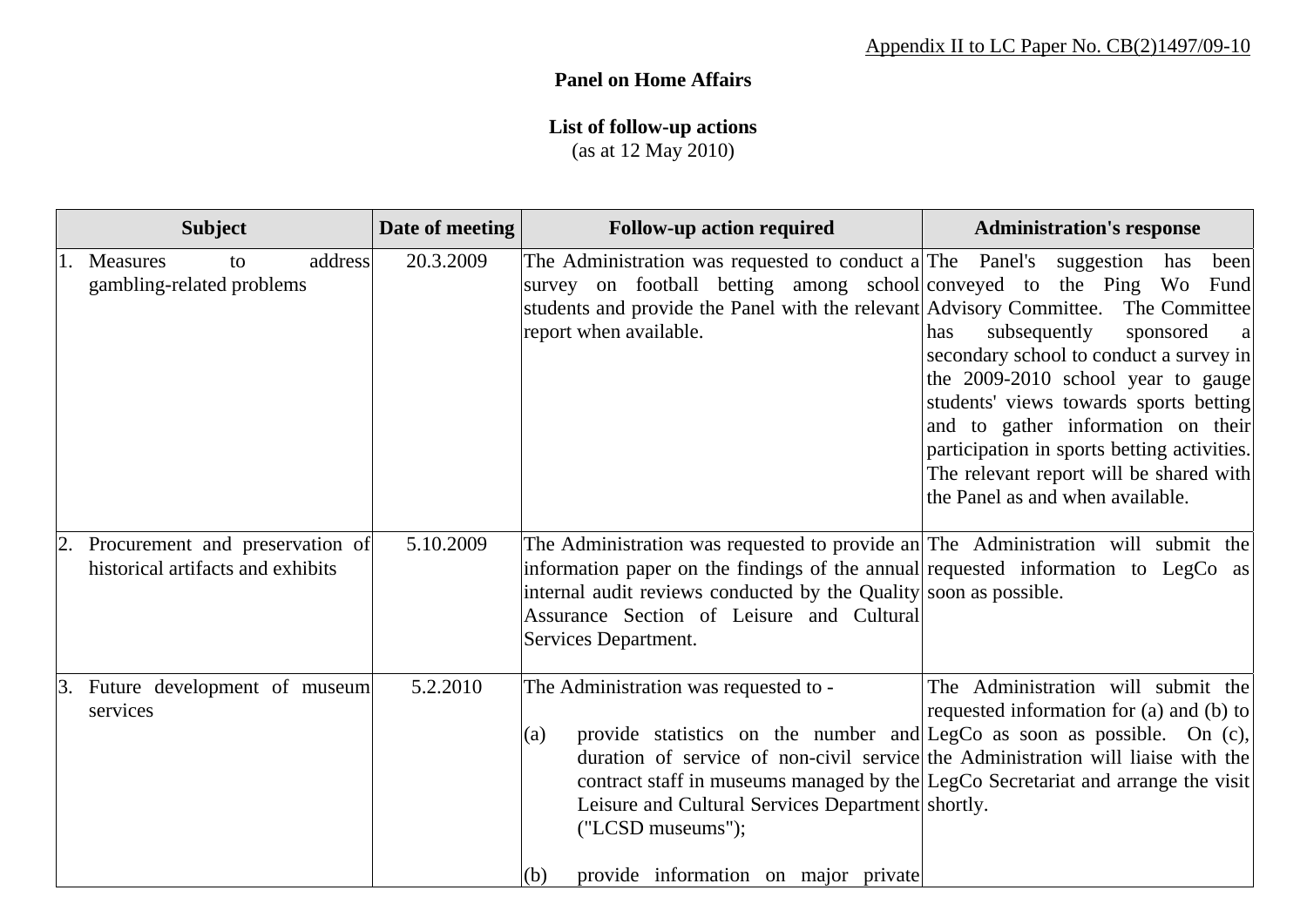|                                    |            | collections donated to LCSD museums;                                            |                                                     |
|------------------------------------|------------|---------------------------------------------------------------------------------|-----------------------------------------------------|
|                                    |            | and                                                                             |                                                     |
|                                    |            |                                                                                 |                                                     |
|                                    |            | make arrangement for Panel members to<br>(c)                                    |                                                     |
|                                    |            |                                                                                 |                                                     |
|                                    |            | visit LCSD museums at an appropriate                                            |                                                     |
|                                    |            | time.                                                                           |                                                     |
| 4. Setting up an intermediary body | 11.12.2009 | The Administration was requested to provide Response awaited.                   |                                                     |
| for the effective enforcement of   |            | information on -                                                                |                                                     |
| maintenance orders                 |            |                                                                                 |                                                     |
|                                    |            | the number of applications for CSSA<br>(a)                                      |                                                     |
|                                    |            | from new arrivals with less than seven                                          |                                                     |
|                                    |            | years' residence in Hong Kong, whose                                            |                                                     |
|                                    |            | ex-spouses had defaulted in maintenance                                         |                                                     |
|                                    |            | payment; and the number of such                                                 |                                                     |
|                                    |            | applications which had been successful;                                         |                                                     |
|                                    |            |                                                                                 |                                                     |
|                                    |            | whether the interest incurred from loans<br>(b)                                 |                                                     |
|                                    |            | to tie over the period with financial<br>difficulties due to failing to receive |                                                     |
|                                    |            |                                                                                 |                                                     |
|                                    |            | maintenance payment could be covered                                            |                                                     |
|                                    |            | by CSSA; and                                                                    |                                                     |
|                                    |            | problems encountered by maintenance<br>(c)                                      |                                                     |
|                                    |            | Administration's<br>the<br>payees,                                              |                                                     |
|                                    |            | recommendations<br>improvement<br>on                                            |                                                     |
|                                    |            | measures and a timetable to implement                                           |                                                     |
|                                    |            | the recommendations.                                                            |                                                     |
|                                    |            |                                                                                 |                                                     |
|                                    |            | The Judiciary was requested to provide Statistics relating                      | to maintenance                                      |
|                                    |            | information on the number of cases which payments                               | from<br>the<br>Judiciary                            |
|                                    |            | involved default in maintenance payments and Administration                     | were<br>issued<br>for                               |
|                                    |            | procedures<br>for<br>court                                                      | enforcement of members' reference vide LC Paper No. |
|                                    |            | maintenance orders in the past three years; and $CB(2)1036/09-10(01)$ .         |                                                     |
|                                    |            | an analysis of the reasons for the default by                                   |                                                     |
|                                    |            | category in these cases.                                                        |                                                     |
| 5. Promotion of sports development | 8.1.2010   | The Administration was requested to -                                           | Response awaited.                                   |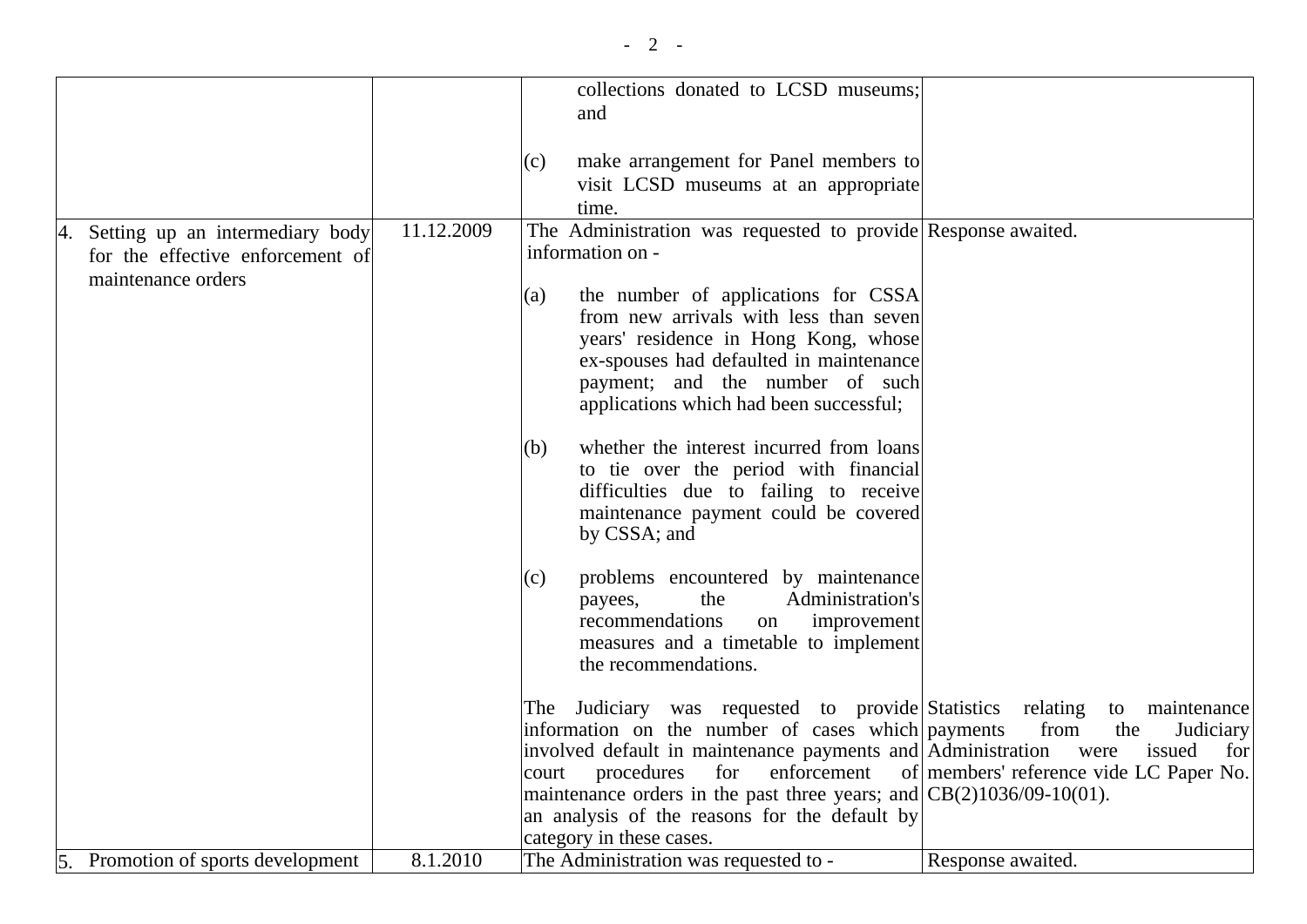|                                           |           | provide supplementary information on<br>(a)<br>the adjustments made to narrow the gap<br>between the monthly subsidy provided to<br>abled and disabled elite athletes; and<br>arrange a visit at the Hong Kong Sports<br>(b)<br>Institute to update members on the<br>progress of its redevelopment work.                                                                                                                                                                                                                                                                                                                                                                                                                                    |                                                                                                                                                                               |
|-------------------------------------------|-----------|----------------------------------------------------------------------------------------------------------------------------------------------------------------------------------------------------------------------------------------------------------------------------------------------------------------------------------------------------------------------------------------------------------------------------------------------------------------------------------------------------------------------------------------------------------------------------------------------------------------------------------------------------------------------------------------------------------------------------------------------|-------------------------------------------------------------------------------------------------------------------------------------------------------------------------------|
| $6.$ Youth Summit 2010                    | 17.3.2010 | The Administration was requested to provide a Response awaited.<br>paper to report on the Youth Summit held in<br><b>March 2010.</b>                                                                                                                                                                                                                                                                                                                                                                                                                                                                                                                                                                                                         |                                                                                                                                                                               |
| Development of public library<br>services | 9.4.2010  | The Administration was requested to -<br>(a) provide information on the manpower and<br>resources required for extending<br>the<br>operation of major public libraries until<br>$10:00 \text{ pm}$ ;<br>$(b)$ provide information on the public loaning of<br>library materials (with detailed breakdowns)<br>in the past few years;<br>(c) respond to members' views and concerns on<br>public library services raised at the meeting<br>on 9 April 2010, in particular to provide<br>further information on the background of<br>members of the Public Libraries Advisory<br>Committee, and explain the considerations<br>in drawing up the planning standards for<br>libraries in the Hong Kong Planning<br>Standards and Guidelines; and | Members of the HA Panel will meet<br>Public<br>Libraries<br>Advisory<br>the<br>Committee (PLAC) on 14 June 2010 to<br>exchange views on the provision of<br>library services. |